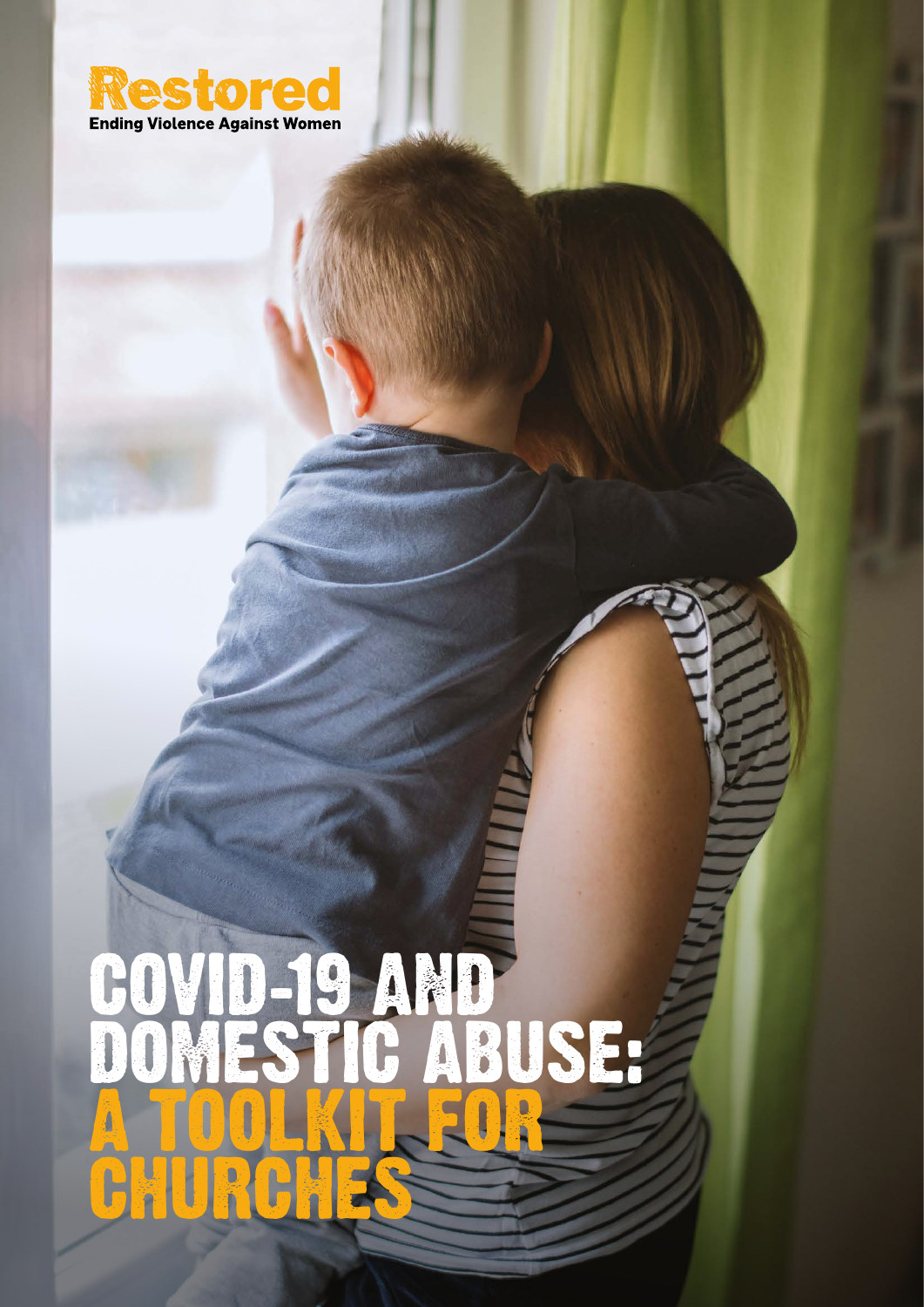# COVID-19 AND DOMESTIC ABUSE:<br>A TOOLKIT FOR **CHURCHES**

The UK, and indeed the world, is currently experiencing an unprecedented pandemic that has caused governments to enact lockdown measures where individuals and families are told to isolate and not leave their homes. These measures are important to decrease the transmission of COVID-19, to support healthcare systems and to save lives.

# **HOW DOES ISOLATION DURING LOCKDOWN AFFECT VICTIMS OF DOMESTIC ABUSE?**

Since the lockdown due to COVID-19, the National Domestic Abuse helpline has seen a 25% increase in calls and online requests for help<sup>1</sup>. This is not necessarily unexpected, domestic abuse normally increases whenever families spend more time together, such as Christmas<sup>2</sup> and during summer holidays.

Why does this happen? Isolation is one of the three tactics used by a perpetrator to subordinate and make a victim dependent. During lockdown a victim's dependency is magnified as their opportunities to physically get out of the house are diminished. The presence of the perpetrator in a household at all times also reduces the chances for victims to seek support and can make them feel like there is no way out of the situation.

*"During the epidemic, we were unable to go outside, and our conflicts just grew bigger and bigger and more and more frequent," she said. "Everything was exposed."* <sup>3</sup>

The abuser also has more opportunity to regulate her every move. There is no privacy, no respite. He may monitor her every conversation and this is now facilitated by the fact they are sharing the same space all day, every day.

*"He has been regularly abusing me. He insists on total surveillance at all times. If I try to lock myself in a room he kicks the door until I open it. I can't even have privacy in the bathroom"* <sup>4</sup>

<sup>1</sup> [www.bbc.co.uk/news/uk-52157620](https://www.bbc.co.uk/news/uk-52157620)

<sup>2</sup> [www.bbc.co.uk/news/uk-northern-ireland-51562247](https://www.bbc.co.uk/news/uk-northern-ireland-51562247)

<sup>3</sup> [www.nytimes.com/2020/04/06/world/coronavirus-domestic-violence.html](https://www.nytimes.com/2020/04/06/world/coronavirus-domestic-violence.html)

<sup>4</sup> [www.nytimes.com/2020/04/06/world/coronavirus-domestic-violence.html](https://www.nytimes.com/2020/04/06/world/coronavirus-domestic-violence.html)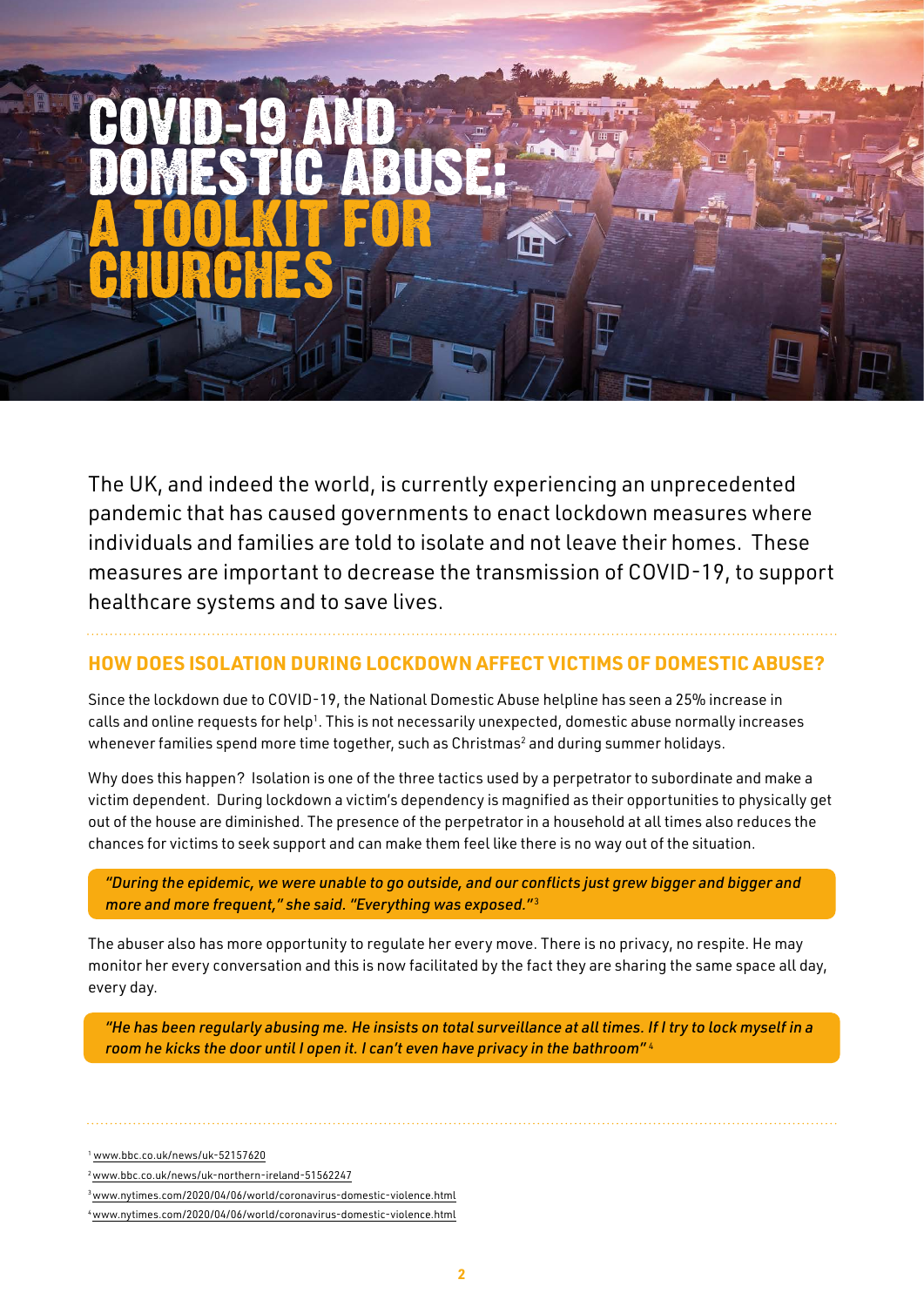A perpetrator can also use Covid -19 as a tactic or a reason to further the abuse. For example, they may:5

- Withhold necessary items such as food, medicine, hand sanitiser or disinfectants.
- Misinform victims about the pandemic to control or frighten them.
- Use the pandemic as an excuse to gain or increase their control of the family's finances.
- Threaten or prevent the victim,including children, from seeking appropriate medical attention if they have symptoms.
- Increase their monitoring and criticism of the victim's parenting such as blaming them if children 'misbehave' or are upset.
- Further isolate the victim and children in the home by restricting their movements within the house, forcing them into specific areas of the house.
- Use COVID-19 to excuse, blame or justify their abusive and violent behaviour.
- An ex-partner may use COVID-19 in his attempt to reconcile or enter/live in the survivor's home. He may try to emotionally manipulate the survivor to allow him to stay to 'help' her with the children.
- Breach a domestic violence protection order.
- An ex-partner may use COVID-19 to threaten a survivor about isolating their children.

This escalation of the abuse may prove to be the last straw and some victims may now decide that they need to seek help. Tara has been in an abusive relationship for less than a year, since the lockdown the abuse got worse.

*"It's been bad… I didn't care if I didn't wake up from the night before... I just knew what was going to happen the next day, I just wanted the days to go past.*

For Tara, the abuse worsened when having to spend 24 hours a day in isolation with her partner; lockdown proved to her that she needed to escape her relationship forever.

However, leaving an abuser (or during a pregnancy) are the most dangerous times in the life of a victim of domestic abuse. This is why it is very important to assess the level of risk and consider relevant safety measures at all times. Obtaining professional support to effect a safe exit is important. Having the support of her church is paramount to the eventual well-being of the woman.

5 [www.dvrcv.org.au/help-advice/coronavirus-covid-19-and-family-violence/family-friends-and-neighbours?utm\\_source=Domestic%20Violence%20](http://www.dvrcv.org.au/help-advice/coronavirus-covid-19-and-family-violence/family-friends-and-neighbours?utm_source=Domestic%20Violence%20Resource%20Centre%20Victoria%20List&utm_campaign=6a31c7aa43-DVRCV%20eNews%20April%202020&utm_medium=email&utm_term=0_db8d196d05-6a31c7aa43-1212340565&mc_cid=6a31c7aa43&mc_eid=6c0fcc3f4e) [Resource%20Centre%20Victoria%20List&utm\\_campaign=6a31c7aa43-DVRCV%20eNews%20April%202020&utm\\_medium=email&utm\\_term=0\\_](http://www.dvrcv.org.au/help-advice/coronavirus-covid-19-and-family-violence/family-friends-and-neighbours?utm_source=Domestic%20Violence%20Resource%20Centre%20Victoria%20List&utm_campaign=6a31c7aa43-DVRCV%20eNews%20April%202020&utm_medium=email&utm_term=0_db8d196d05-6a31c7aa43-1212340565&mc_cid=6a31c7aa43&mc_eid=6c0fcc3f4e) [db8d196d05-6a31c7aa43-1212340565&mc\\_cid=6a31c7aa43&mc\\_eid=6c0fcc3f4e](http://www.dvrcv.org.au/help-advice/coronavirus-covid-19-and-family-violence/family-friends-and-neighbours?utm_source=Domestic%20Violence%20Resource%20Centre%20Victoria%20List&utm_campaign=6a31c7aa43-DVRCV%20eNews%20April%202020&utm_medium=email&utm_term=0_db8d196d05-6a31c7aa43-1212340565&mc_cid=6a31c7aa43&mc_eid=6c0fcc3f4e)

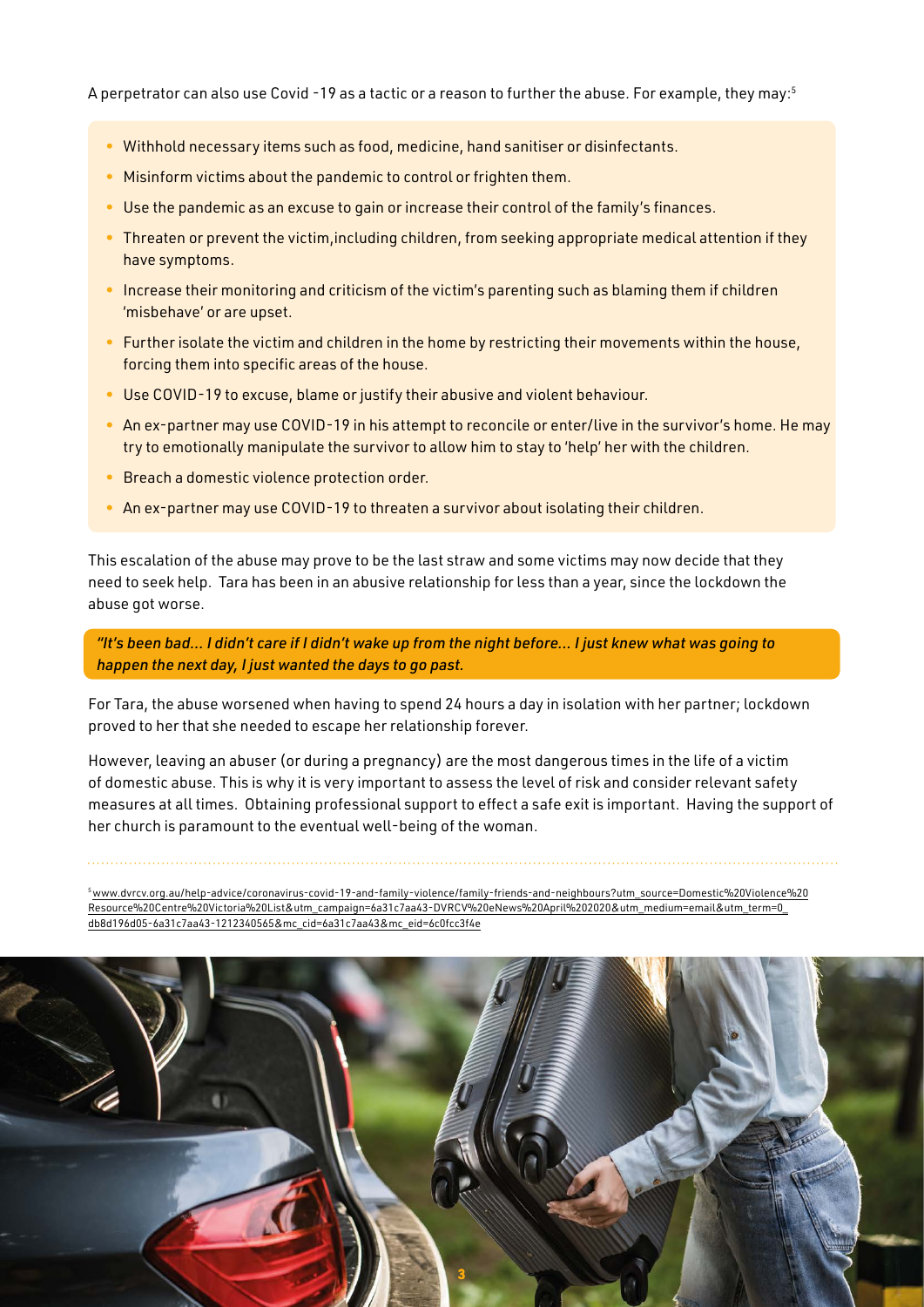

# **IF I AM A CHURCH LEADER OR MEMBER HOW CAN I SUPPORT SOMEONE AT THIS TIME**

#### **Recognise**

- That abuse does happen in Christian relationships and that at this time abuse is on the increase.
- What domestic abuse is and the signs that a person is being controlled and coerced in the relationship.

#### **Respond**

- If the victim has disclosed the abuse to you, believe her. Even when it would seem unlikely to you.
- Check with the victim what the safest way to communicate with her would be, eg. through text, video chat or phone calls and make an effort to keep in contact.
- If you have not received a disclosure but suspect someone is vulnerable or in an abusive relationship, also keep in contact.
- More info on how to respond appropriately to a disclosure of abuse is in the Do's and Don't's section of the Church Pack.

#### **Refer**

- Encourage them to reach out for support. You will find more information and links to the main sources of support in the next section.
- Have the contact information of your local domestic abuse support services to hand. These are often listed on your councils website or use your postcode [here](https://www.womensaid.org.uk/domestic-abuse-directory/) to find out more.

#### **Record**

- Keep a confidential note of dates, times and quotes of what the victim has said.
- Note your actions and your concerns.
- Don't write any information that could identify the victim or perpetrator. Use pseudonyms, code words etc. Anything you write must only make sense to you.

Do not approach the perpetrator about their behaviour; this could escalate the abuse and put the victim in further danger. It is also important that you do not put yourself in a dangerous situation. However, if you know the potential abuser, stay in regular contact via the appropriate channels, without any accusations, just by being a friend, you can provide an accountability structure and model responsible, healthy and helpful behaviour during lockdown.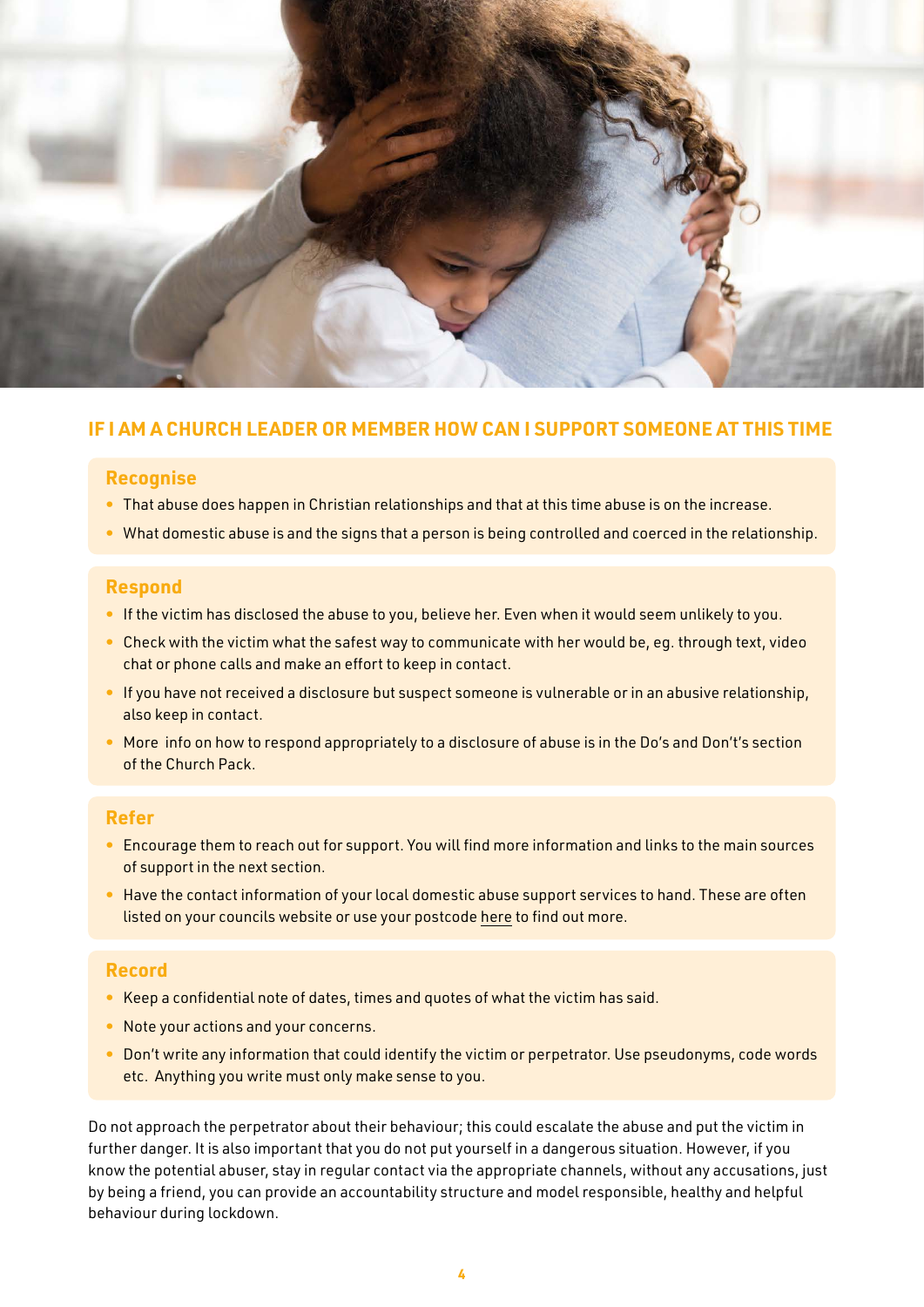#### **10 Things to do when responding to a victim**

- 1 Allow time for the person to talk.
- 2 Listen to what she has to say and take it seriously.
- **3** Believe her; her description of the abuse is probably the tip of the iceberg.
- 4 Give priority to her immediate safety and that of any children involved.
- 5 Empower her to make her own decision by providing relevant information and resources.
- 6 Support her and respect her choices.
- 7 Let her know that it is not her fault, she doesn't deserve this treatment and it is not God's will for her.
- 8 Be patient.
- 9 Pray for courage and protection for her and her children. Pray for the abuser to stop behaving in an abusive way. For him to recognise, repent and own his behaviour and take the necessary steps to seek professional support.
- 10 Address any faith concerns she may have about leaving an abusive relationship.

#### **10 Things not to do when responding to a victim**

- 1 Do not ask for proof of the abuse or act in disbelief.
- 2 Refrain from judging her or what she is telling you.
- 3 Don't minimise the severity of the experience or the danger she is in.
- 4 Never blame her for the abuse or suggest she could "try harder".
- 5 Never make decisions on her behalf or tell her what to do.
- 6 Don't approach her partner to hear his side of the story. This will endanger her and any children they have.
- 7 Don't encourage her dependency on you or become emotionally involved with her.
- 8 Don't allow any religious reasons that the abuser may have used to excuse the abuse or go unchallenged.
- **9** Refrain for making unrealistic promises.
- 10 Don't recommend couple counselling, or marriage courses or any similar tools. These will not address the abuse. On the contrary, the abuse might increase and the abuser will find new ways and places to be abusive.

#### **HOW TO HANDLE DISCLOSURES - FLOW CHART**

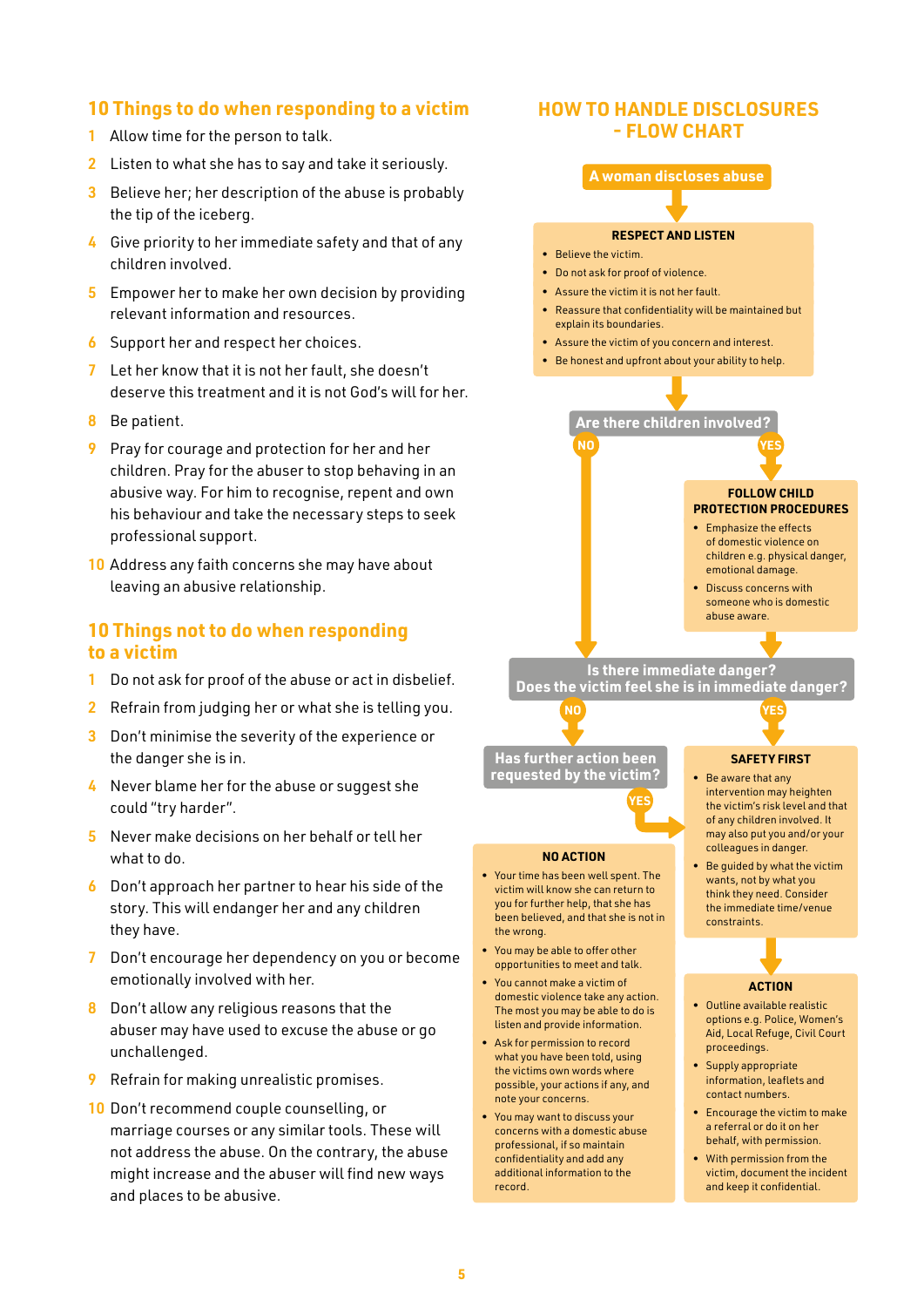# **WHAT SUPPORT IS THERE FOR VICTIMS**

The most important message is that help is out there.

#### [The Silent Solution:](https://www.policeconduct.gov.uk/sites/default/files/Documents/research-learning/Silent_solution_guide.pdf) Call 999 and press 55

The person will then be transferred to your local police force, the police call handler will attempt to communicate with her by asking simple yes or no questions.

#### [National Domestic Abuse Helpline:](https://www.nationaldahelpline.org.uk/) Call 0808 200 247

This helpline is open 24 hours a day seven days a week. She can call from anywhere in the UK. They will help her to find a refuge vacancy for her and her children, or to find other specialist services in her community.

# **WHAT HAPPENS IF SHE DECIDES TO LEAVE?**

Leaving the abuser is one of the most dangerous times for a victim. Some helpful ways to support her may be:

- 1. Arrange a secret code with her (like ringing and hanging up, or a blank text), so she can let you know she needs help without calling you.
- 2. Keep an emergency bag for her and her children. This should include essential things such as medication, identification, money or cards, weather appropriate clothing for her and her children.
- 3. Make her aware of key housing information
	- a. It's the local authority's responsibility to give her information about her housing rights.
	- b. Shelter provides free confidential housing information, support and legal advice on all housing and homelessness issues.
	- c. A Domestic Violence Protection Order can remove a perpetrator from the residence and from making contact with the victim for up to 28 days.
	- d. An Occupation Order is an injunction which removes an abuser's rights to reside in the family home. Find out more information from Rights of Women.

# **USEFUL LINKS**

## **UK**

National Domestic Abuse Helpline 0808 2000 247 [www.nationaldahelpline.org.uk/?gclid=EAIaIQobChMIu7vT69Dl6AIVTLDtCh3LMwQ-EAAYAiAAEgJKB\\_D\\_BwE](https://www.nationaldahelpline.org.uk/?gclid=EAIaIQobChMIu7vT69Dl6AIVTLDtCh3LMwQ-EAAYAiAAEgJKB_D_BwE)

[Women's Aid](https://www.womensaid.org.uk/covid-19-coronavirus-safety-advice-for-survivors/) - Support for victims of domestic abuse including a chatline and live forum. [www.womensaid.org.uk/covid-19-coronavirus-safety-advice-for-survivors](https://www.womensaid.org.uk/covid-19-coronavirus-safety-advice-for-survivors/)

#### Your neighbour - Call: 0300 323 9952

Is a network of churches in the UK, coordinating church response to the Covid-19 crisis. It runs a national call centre and email support line, Monday – Sunday, 9am – 5pm. [yourneighbour.org](https://yourneighbour.org/)

[Respect](https://respectphoneline.org.uk/) - Information about support for abusers 0808 8024040 [respectphoneline.org.uk](https://respectphoneline.org.uk/)

Government information regarding Coronavirus (COVID-19): support for victims of domestic abuse [www.gov.uk/government/publications/coronavirus-covid-19-and-domestic-abuse/coronavirus-covid-19](https://www.gov.uk/government/publications/coronavirus-covid-19-and-domestic-abuse/coronavirus-covid-19-support-for-victims-of-domestic-abuse) [support-for-victims-of-domestic-abuse](https://www.gov.uk/government/publications/coronavirus-covid-19-and-domestic-abuse/coronavirus-covid-19-support-for-victims-of-domestic-abuse)

# **US**

Information on covid-19 for survivors, communities, and dv/sa programs [www.futureswithoutviolence.org/get-updates-information-covid-19](https://www.futureswithoutviolence.org/get-updates-information-covid-19/)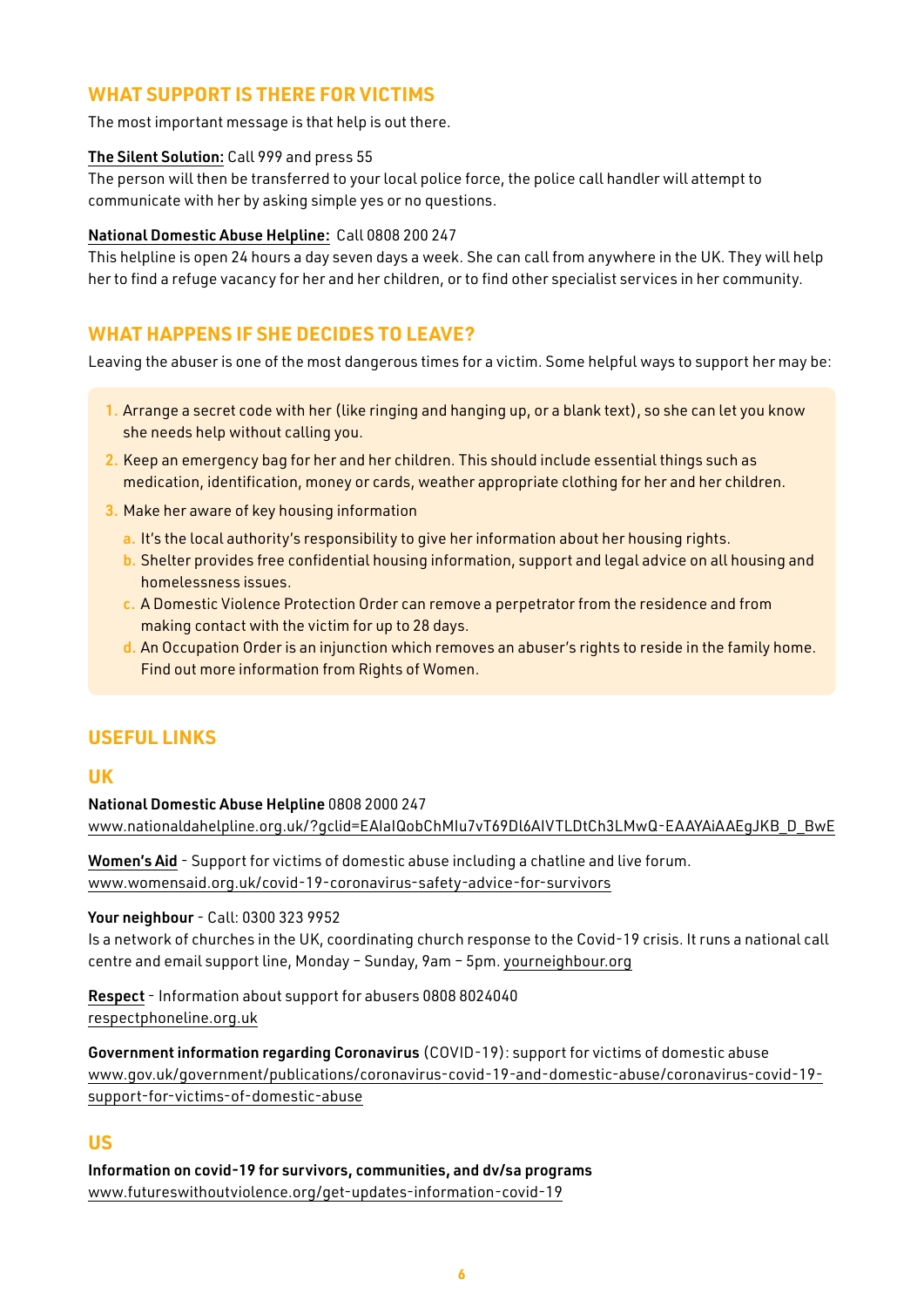# **LINKS TO RESTORED'S RESOURCES**

We are constantly updating our resources so please keep checking our website [www.restoredrelationships.org.](http://www.restoredrelationships.org)

We are launching our Tea Time Talks every Monday at 4:00 o'clock. Each session will comprise of a 15 minute training video followed by a 15 minute Q&A. For more info please visit. www. restoredrelationships.org/ teatimetalks

#### Working from home and abuse

A blog with useful information for employees and victims of domestic abuse. [www.restoredrelationships.org/news/2020/03/19/working-home-and-domestic-abuse](https://www.restoredrelationships.org/news/2020/03/19/working-home-and-domestic-abuse/)

#### The Church Pack

Identifying and Dealing with Domestic Abuse Appropriately [www.restoredrelationships.org/search/?q=church+pack](https://www.restoredrelationships.org/search/?q=church+pack)

#### The Handbook for Female Survivors of Domestic Abuse

A resource for survivors with relevant topics and information. Written for female Christian survivors of domestic abuse in the UK, but helpful for any survivor of domestic abuse anywhere in the world and from any faith background or none.

[www.restoredrelationships.org/survivorshandbook/](https://www.restoredrelationships.org/news/2020/03/19/working-home-and-domestic-abuse/)

#### First Man Standing Bible Studies

Series of bible studies to be used in male groups to foster discussion and reflection. [www.restoredrelationships.org/resources/info/138/](https://www.restoredrelationships.org/resources/info/138/)